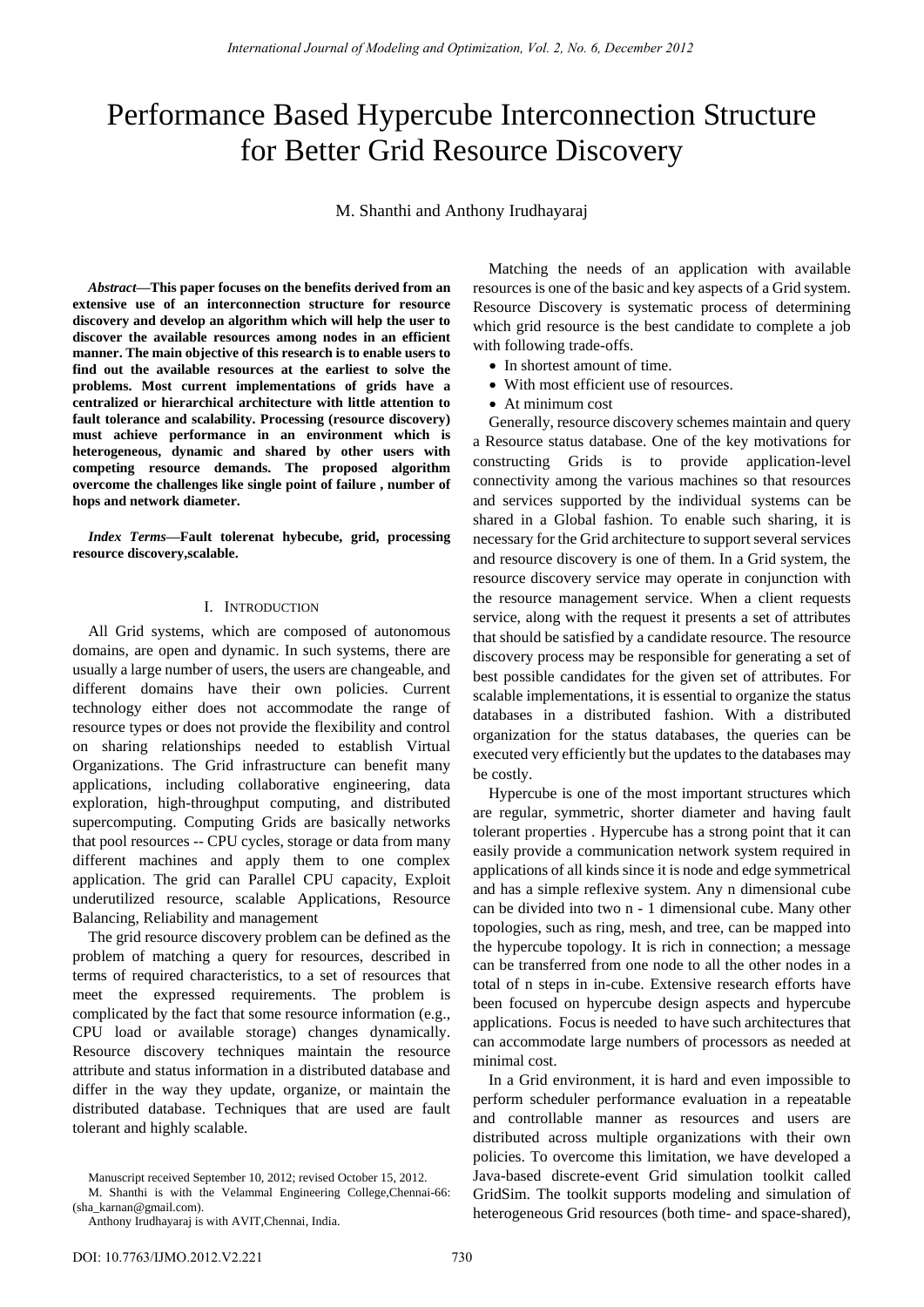users and application models. It provides primitives for creation of application tasks, mapping of tasks to resources, and their management.

## II. MODELING AND SIMULATION

The GridSim toolkit supports modeling and simulation of a wide range of heterogeneous resources, such as single or multiprocessors, shared and distributed memory machines such as PCs, workstations, SMPs, and clusters with different capabilities and configurations. It can be used for modeling and simulation of application scheduling on various classes of parallel and distributed computing systems such as clusters, Grids, and P2P networks. The resources in clusters are located in a single administrative domain and managed by a single entity, whereas in Grid and P2P systems, resources are geographically distributed across multiple administrative domains with their own management policies and goals. Another key difference between cluster and Grid/P2P systems arises from the way application scheduling is performed.

# III. FACILITIES

The GridSim toolkit provides facilities for the modeling and simulation of resources and network connectivity with different capabilities, configurations, and domains. It supports primitives for application composition, information services for resource discovery, and interfaces for assigning application tasks to resources and managing their execution. These features can be used to simulate resource brokers or Grid schedulers for evaluating performance of scheduling algorithms or heuristics.

# IV. NETBEANS IDE 6.8

NetBeans refers to both a platform framework for Java desktop applications, and an integrated development environment (IDE) for developing with Java, JavaScript, PHP, Python, Ruby, Groovy, C, C++, Scala and Clojure. The Net Beans IDE is written in Java and runs everywhere where a JVM is installed, including Windows, Mac OS, Linux, and Solaris. A JDK is required for Java development functionality, but is not required for development in other programming languages.

## V. LITERATURE SURVEY

The main objective of employing resource discovery is to produce an optimized algorithm that covers all the working nodes within minimum amount of time. Literature survey provides enough facts that help in giving a strong base for the proper construction of the proposed system. It deals with less scalability, reliability, single point failure, fault tolerance and less network diameter. There are number of algorithms and approaches are available for resource discovery. Some of the resource discovery approaches found in the literature. Muthucumaru Maheswaran [Data Dissemination for Resource Discovery],Damandeep Kaur [Web-services based Grids],Seyed Mehdi Fattahi.Distributed[ ACS Algorithm] ,Anju Sharma [Optimized Resource Discovery Algorithm ] ,Jia-lin Jiao [improved Hilbert-Chord resources discovery algorithm] , JI Xiao-bo,[Hierarchy-based model],Libing Wu [Probe Feedback Mechanism] , Ami T [Improving Semantic Matching of Grid Resources Using Refined Ontology with Complement Class]. Anand Padmanabhan self-organized grouping(SOG) and Youli Min [Message Routing Algorithm].

Centralized resource discovery schemes such as Napster and Globus original. MDS implementation is based around a cluster of central servers hosting a directory of resources. These introduce issues such as scalability, since the entire index must be stored on a single cluster. Centralized schemes can be vulnerable to attack, such as Denial-of-Service attacks, because there is a single point of failure. Distributed solutions such as Gnutella discover resources by broadcasting queries to all connected nodes.

Anju Sharma and Seema Bawa [1] analyzed various resource discovery algorithm like Peer-to-Peer approach, Request forwarding approach and compared performance factors like scalability, reliability and adaptability. Antonia Gallardo, Luis Diaz de Cerio and Kana Sanjeevan [2] discussed about the features being used in their work which is able to handle dynamic attributes by using Hypercube topologyBuyya R and Murshed M [3] allowed modeling of heterogeneous types of resources and capability can be defined (in the form of MIPS (Million Instructions Per Second) as per SPEC (Standard Performance Evaluation Corporation) It supports simulation of both static and dynamic schedulers, There is no limit on the number of jobs that can be submitted to a resource. HaoRen Zhiying and Wang ZhongLiu[4] proposed new approach for DGIS that imposes a deterministic P2P shape based on hypercube topology, which allows for very efficient query broadcasting. Iamnitchi and Ian Foster[5]-[6]proposed the set of request forwarding algorithms in a fully decentralized architecture, designed to accommodate heterogeneity and dynamism.

Sujoy Basu and Sujatha Banerjee[7] described about multi-attribute range queries to be performed efficiently in a distributed manner Yan Ma[8] ,introduced small-world cluster into hierarchical grid in which intra-cluster adopts centralized management and cluster center nodes form small-world network. The architecture strikes a balance between high efficiency of total centralized management and good scalability of absolute distributed disposal. John B. Oladosu Titilayo M. Ajulo, Kazeem O. Adepoju "their work enabled online real time access to academic records for the purpose of higher education using VB.net deployed on an already existing test bed (AccessGrid).

## VI. MOTIVATION

Resources are of highly diverse types (computers, data, services, instruments, storage space) and characteristics (e.g. operating system). Industrial processes require real time resource discovery algorithms, keeping the search time intact. In the past several years, the number and variety of resources available on the Internet have increased dramatically. With this increase, many new systems have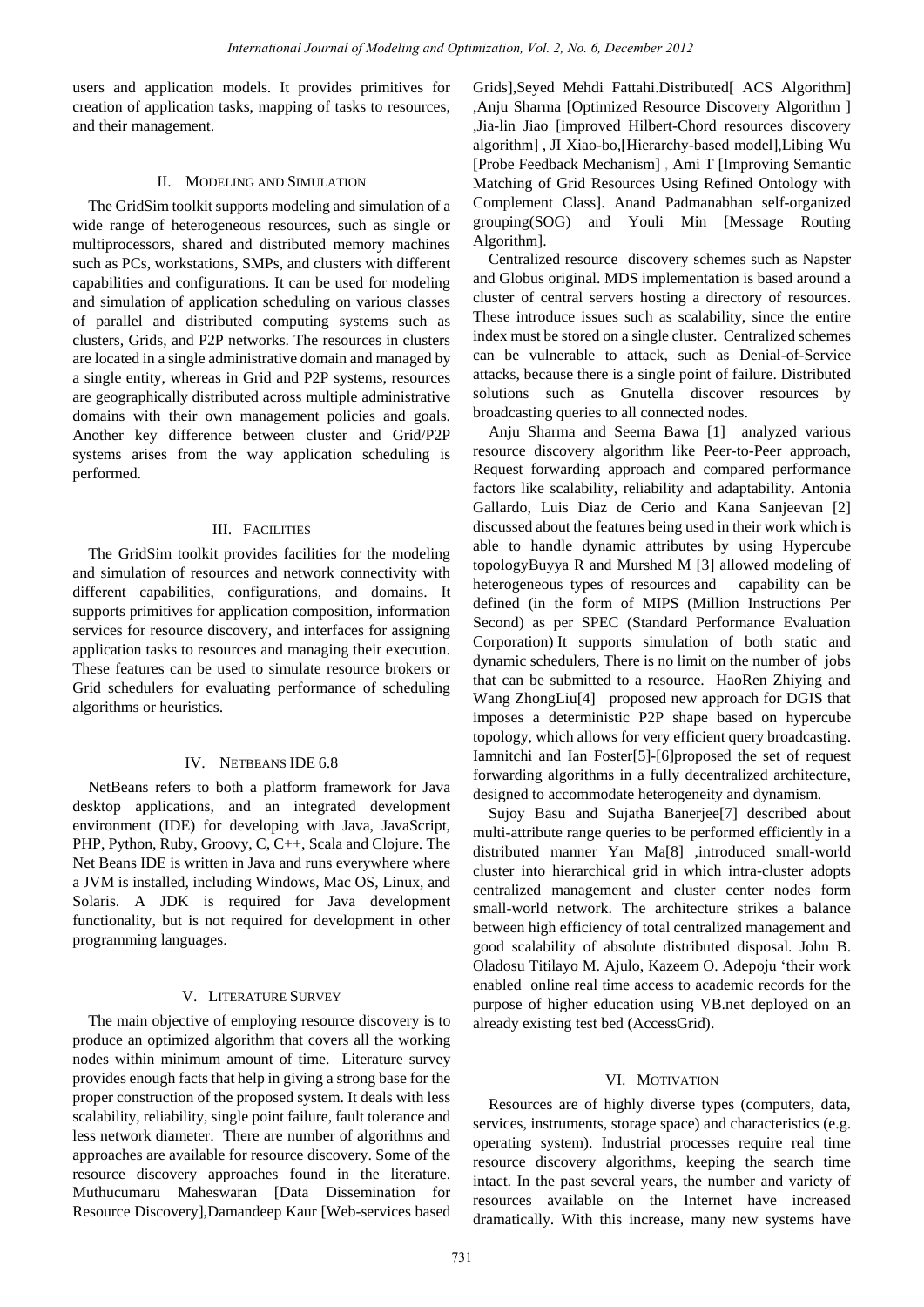been developed that allow users to search for and access these resources. One of main challenges is the heterogeneity that results from vast range of technologies both hardware and software encompassed by the grid. The motivation behind this paper is to explore the resource discovery mechanisms, which is suitable with the network environments that is the resource discovery should find out the preferred resources quickly and return the result with minimum time. In this paper focus is made to get the resource discovery efficiency with less system cost in the network. In order to discover resources in network environment, resource discovery algorithm is required to support user requests for resources, provide in-time resources information, and still serve for user's applications even some resources happen to be fault. A routing algorithm specifies how a message selects a path to cross from source to destination, and has great impact on network performance.

The motivation of using the Hypercube is twofold. Firstly, it provides a data structure with high connectivity. This makes it highly robust to failures. Secondly, the overlay distance between two nodes in the Hypercube is encoded in the hamming distance between their binary labels. The hypercube satisfies almost all the problem of scalability, partition ability and fault tolerance. The other feature which make the hypercube useful for distributed computation are short diameter, homogeneity of structure embedding and mapping capabilities. Topology like ring mesh tree could be embedded into the hypercube space. The potential of hypercube can be improved through better routing algorithm and hardware improvement.

#### VII. PROPOSED WORK

The main objectives of this research is to design a new alternate computationally simple resource discovery algorithm in hypercube based structure which is suitable for real time applications. In this research, a new algorithm is proposed to meet the challenges like single point of failure, taking number hops, not reaching all the alive nodes in single trace. The paper presents a simple and effective topology for the concurrent discovery of the resources in the neighbour nodes of heterogeneous systems. Optimizing systems around specific workloads is an increasingly attractive means to improve performance.



Fig. 1. Hypercube structure

Generally hypercube has n number of edges connected to each node. Our proposed method has one more edge added to each node, by making provision to have one more edge from each node connecting a node which is at exactly two levels below. The diameter of a network is the maximum internodes distance i.e. it is the maximum number of links that must be traversed to send a message to any node along a shortest path.

A broadcast operation is initiated by a single processor, the source. The source wants to send a request message to all other nodes in the system. The distance between two nodes in an undirected graph is the number of hops of a minimum path between the nodes. Each node in the hypercube is capable of achieving the following three tasks.

 Process 1. Receive request . Responsible for getting the request from neighbour node

Process 2. Search for the resource : Specify whether the requested resource is available in the node.

Process 3 Requests forwarding. Listen and receive requests from users, forward requests to appropriate neighbors based on the accumulated experience.

When a user requests for a resource, the search procedure is executed at the home node. If the request is not satisfied, the search is moved to the next neighbour node.

Step1: Starts searching the home node

Step2 : If not satisfied(required information

not available in the home node)

Then Searching is carried out in

the neighbour node

 Check the status of each neighbour node If any neighbor is non alive

> Start searching from the extended node Else

Start searching from the neighbour node

Step-3 : Repeat step-2 until all nodes gets exhausted

The purpose of reconfiguring is to reduce depth (level) of the search .



Fig. 2. Hypercube for n=3

Assume *n*=3 .The search starts from 000 . if request is not satisfied then look for the neighbour nodes (001,010and 100). That is change by 1 bit. If any node is non alive search can be conducted through extended link(2 bit changes) . The strategy is based on the distance between the nodes in the hypercube. The algorithm is trying to decrease the distance between communicating nodes in the hypercube. Normally for broadcasting the following figure, seven edges and 4 levels are needed. This can be reduced by using extended link concept.

GridSim provides a comprehensive facility for creating different classes of heterogeneous resources that can be aggregated using resource brokers for solving compute and data intensive applications. In this section, we present the simulation results using the GridSim simulator [3] The algorithm has been implemented for three dimensional system. This algorithm has been evaluated in comparison with the existing algorithm. In order to evaluate the algorithm, following test cases are considered.